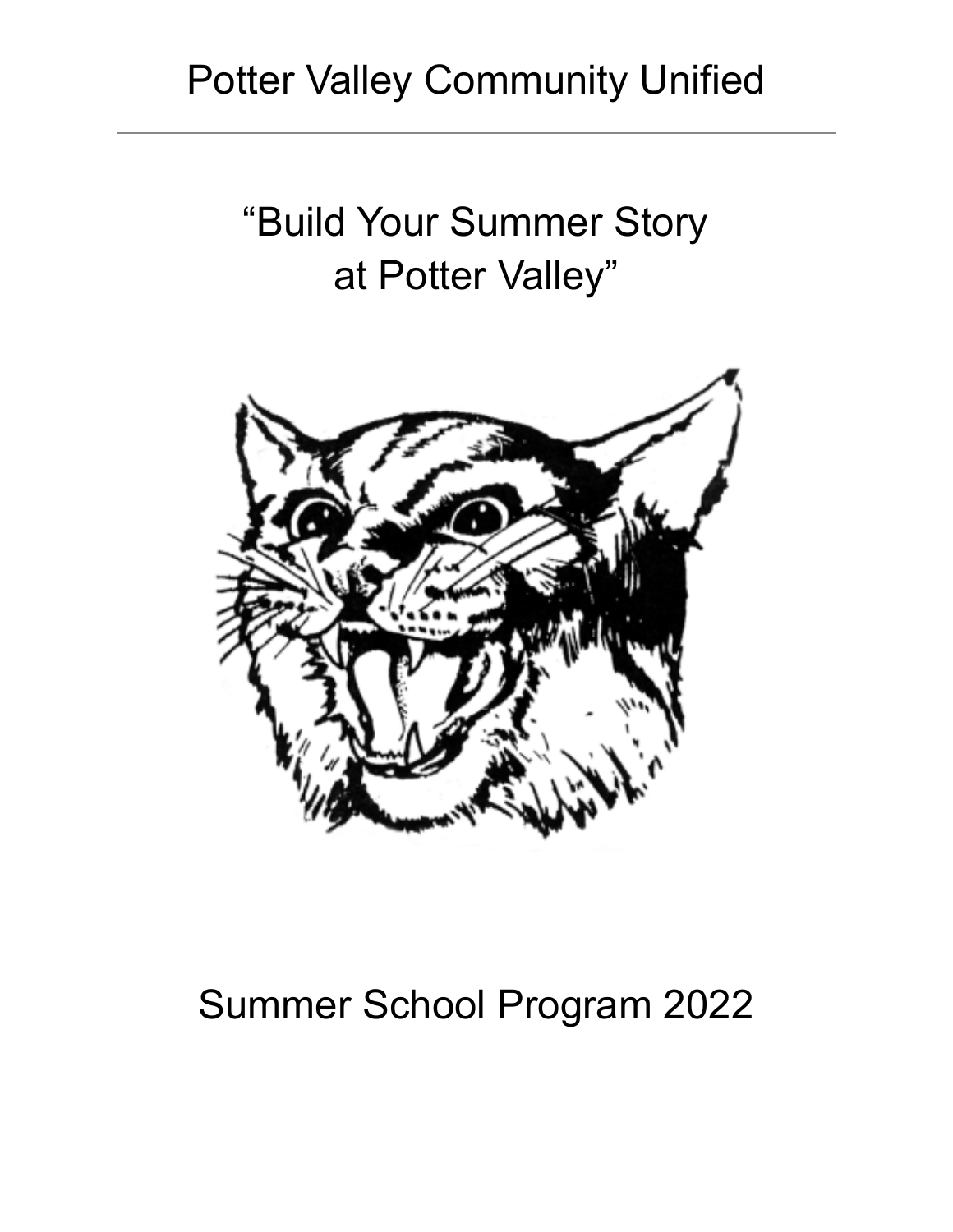# **Elementary Program:**

The Elementary Program will be separated into two different grade level spans, current Kindergarten-2nd Grade and current 3rd-6th Grade. Each program is divided into 1 week sessions that each begin at 8:00 and pickup will be at 11:30 am.

# **Kindergarten-2nd Grade Program:**

# 1) **Session 1: Monday, June 27–Friday, July 1, 8:00 am-11:30 am** Topic: Freshwater Biology

Program overview: Looking at the plants and animals that live in a local freshwater environment. Plant and animal morphology, lifecycles, and ecosystem populations. How plants and animals are adapted to their environment. Food webs and niches.

Fieldtrip: Clearlake State Park (Requires a later return, approximately at 2pm)

# 2) **Session 2: Tuesday, July 5 - Friday, July 8, 8:00 am-11:30 am (4 days) week)**

Topic: Plant ID and Botany

**Program overview:** Students will study how plants live and grow. Students will learn how to identify local plant species. Students will learn the art of wildcrafting by making useful products from plant materials. Fieldtrip: Montgomery Woods

# 3) **Session 3: Monday, July 11 - Friday, July 15 , 8:00 am-11:30 am**

Topic: Fiber Arts Project

Program overview: Arts Education. Projects may include: finger knitting, pattern making and sewing, simple looms for weaving, tie dying, yarn dolls, yarn octopus.

Fieldtrip: Grace Hudson Museum and Todd Grove Park in Ukiah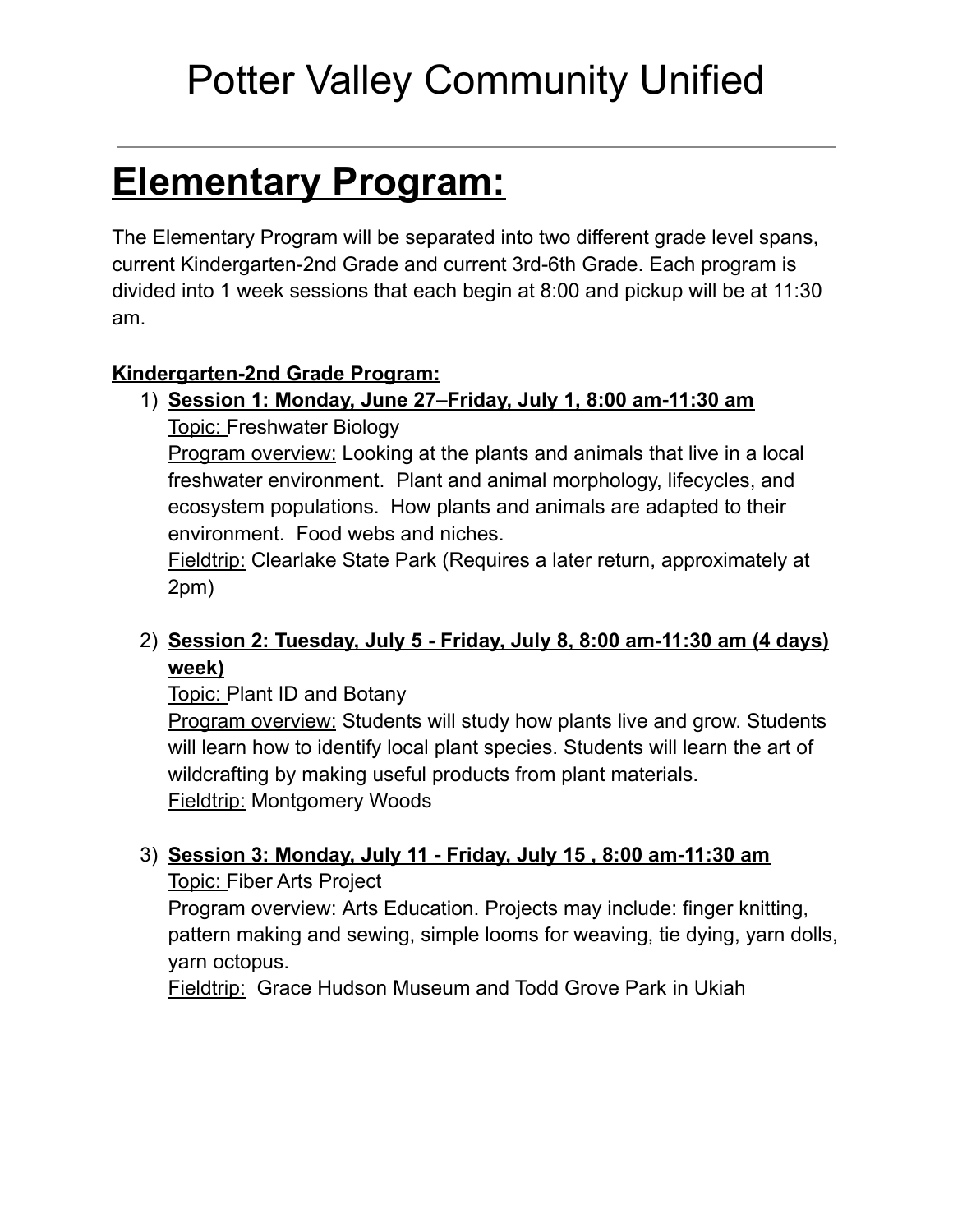**3rd-6th Grade Program:** Students will rotate through three teachers throughout the week. Under each session, there is a description of what each teacher's focus will be.

# **1) Session 1: Monday, June 13–Friday, June 17, 8:00 am-11:30 am**

3 Themes: Maestra's Art and Math , Drama with Ackley, and Science with Wilcox Program overview:

Art: This week students will be using math to create murals. Drama: Rewrite the ending of a well known children's short story. They will direct their own brief play with their peers as the actors. Science: Students will make solar ovens. Field Trip: on Fridays, TBD

### **2) Session 2: Monday, June 20–Friday, June 24, 8:00 am-11:30 am**

3 Themes: Maestra's Art and Math , Drama with Ackley, and Science with **Wilcox** 

Program overview:

Art: This week students will be creating beaded creations. Drama: Learn the lines, design the costumes and perform a short play with classmates.

Science: Explore atmospheric pressure, make beef jerky Field Trip: on Fridays, TBD

#### **3) Session 3: Monday, June 27–Friday, July 1, 8:00 am-11:30 am**

3 Themes: Maestra's Art and Math , Drama with Ackley, and Science with **Wilcox** 

Program overview:

Art: This week students will be creating personal mosaic art pieces.

Drama: Each grade level performs one act of the play with their classmates.

Science: Students will make water purifiers Field Trip: on Fridays, TBD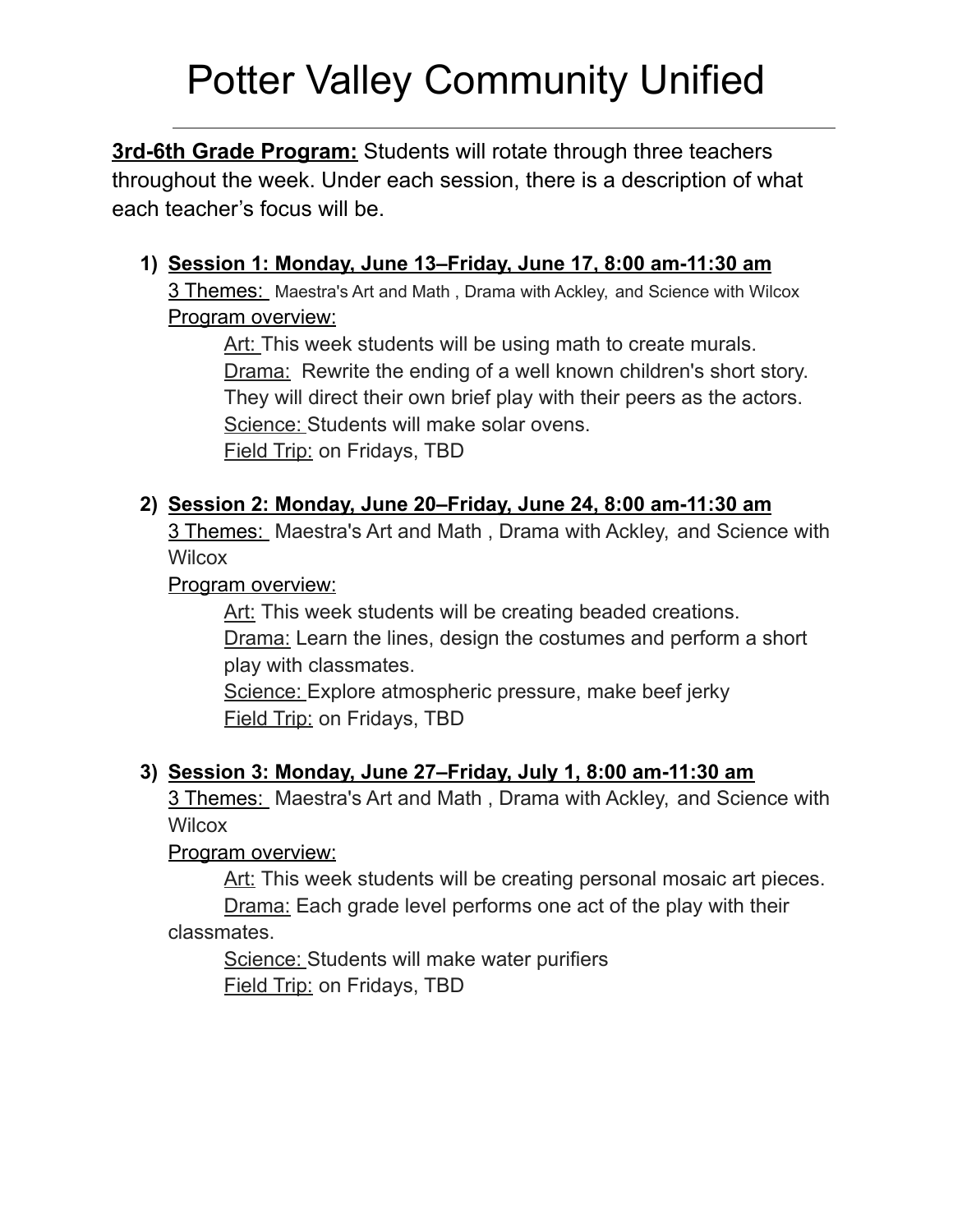### **Remediation Programs:**

**1) Current Kindergarten - 2nd Grade:** Dates: Monday, June 13 - Friday, July 1 Times: 8:00 am - 11: 30 am Class Size: Class is limited and by invitation only. Program overview: **Mrs. Basquez** will offer fun remediation activities for current **K-2** students.

### **2) Current 3rd - 6th Grade:**

Dates: Tuesday, July 5 - Friday, July 15 Times: 8:00 am - 11: 30 am Class Size: Class is limited and by invitation only. Program overview: **Mrs. Basquez** will offer fun remediation to current **3rd-6th graders**.

\*Incoming 6th grade students, please see below for an opportunity in the Agricultural summer program.

# **Junior High & High School Program:**

The Junior High and High School Programs are separated into week-long modules. Modules are restricted in size or grade level due to the content being provided. Modules may be offered at different times of the day.

# **Junior High Only Modules:**

#### **1) Canning and Preserving**

Topic: Students will learn about canning and preserving food. Students will be able to complete the canning/preserving process. Dates: Monday, June 13- Friday, June 17 Time: 9:00 am- 12:00 pm Grade Levels: Current 6th - 8th Grade Class Size: Up to 16 students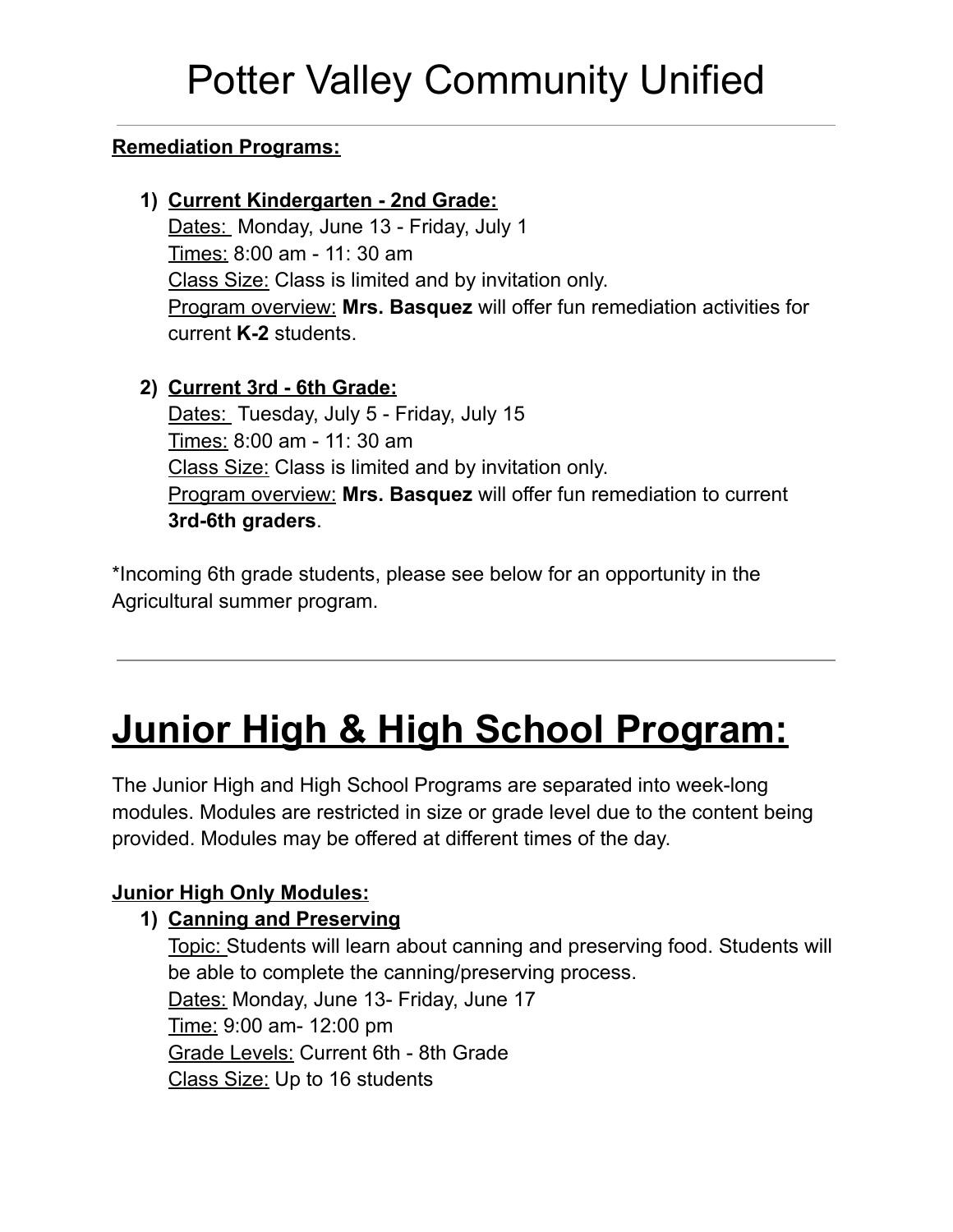# **2) Technology Boot Camp Week 1**

Topic: Students will be introduced to various topics related to technology and computer science. Students will be introduced to computer programming and game design using a variety of digital and physical media, including board games, computer drafting, 3-D printing, minecraft and VR.

Dates: Monday, June 13- Friday, June 17 Time: 12:00pm - 3:00pm Grade Levels: Rising 8th Grade - 12th Grade Class Size: Up to 10 students

# **3) Technology Boot Camp Week 2**

Topic: Students will be given programming challenges that will guide them into increasingly more difficult challenges. This session will build on knowledge from the first Technology Bootcamp but attendance to the first week will not be required. Dates: Monday, June 27- Friday, July 1 Time: 12:00 pm - 3:00 pm Grade Levels: Rising 8th grade - 12th grade

Class Size: Up to 10 students

# **4) Junior High Giving and Gratitude**

Topic: Students will be given the opportunity to learn about community service and gratitude. Students will be volunteering in our local communities. Students will have the opportunity to go on a field trip to another community. Dates: Monday, June 27- Friday, July 1 Time: 9:00 am- 12:00 pm Grade Levels: Current 6th - 7th Grade Class Size: Up to 16 students Field Trip: Petaluma, Vallejo trips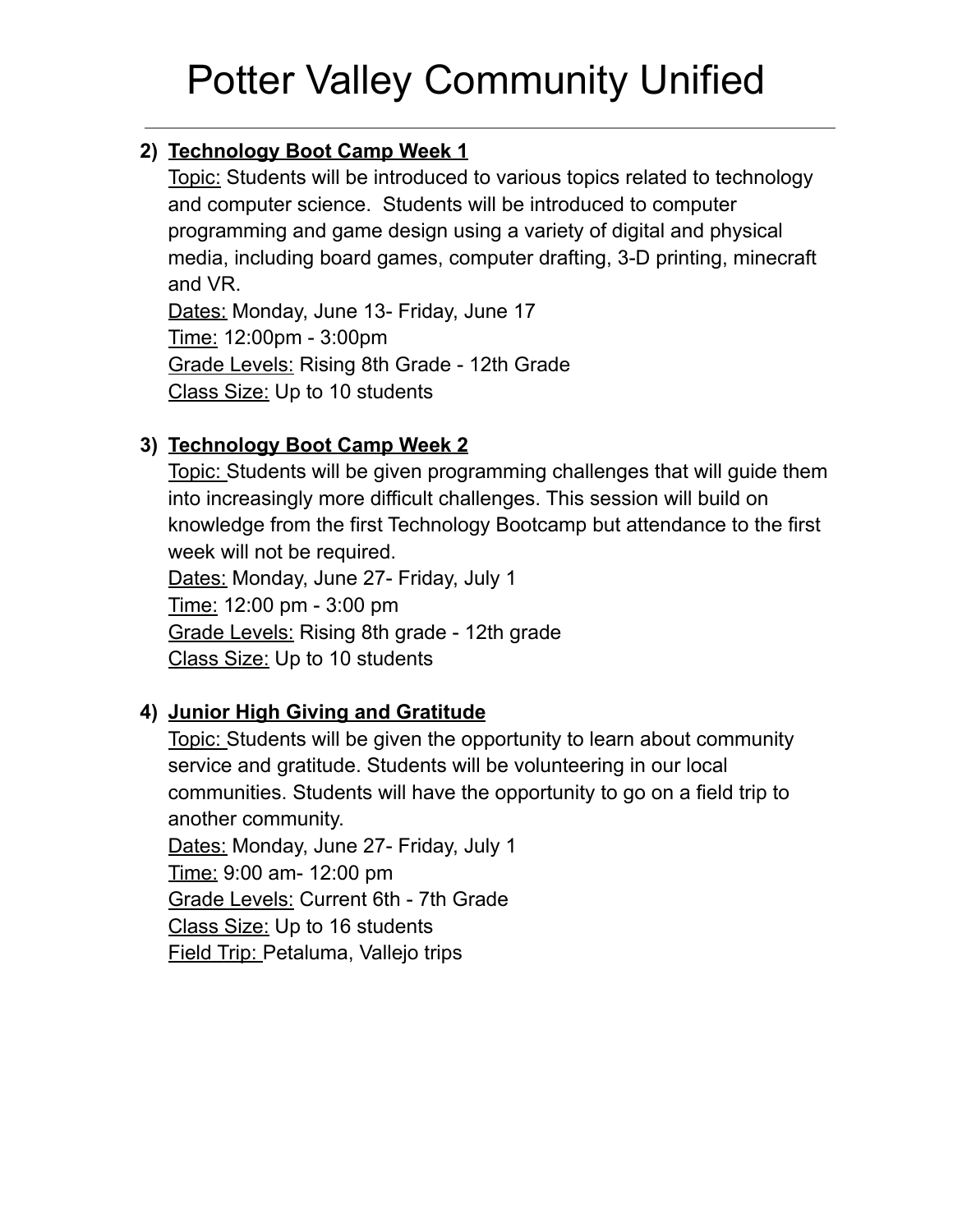### **Junior High/High School Modules:**

### **1) Livestock Showing Camp:**

Topic: Learning to show different species of livestock. Students will learn how to properly prepare and show different types of livestock. Grade Levels: Incoming 6th Grade- 12th Grade Dates: Monday, July 18- Thursday, July 21 Time: 9:00 am - 12:00 pm

# **2) AG AET Bootcamp/SAE Project:**

Topic: Students will learn how to prepare and finish their AET and SAE projects. Grade Levels: Current 8th-12th graders Dates: Monday, July 11 - Thursday, July 14 Time: 9:00 am - 12:00 pm

### **3) Woodturning:**

Topic: Students will learn how to woodturn and produce a project Grade Levels: Current 8th-12th graders Dates: Monday, June 20 - Friday, June 24 Time: 9:00 am - 12:00 pm Class Size: Limited to 8 students

# **4) Agricultural Metal Shop**

Topic: Students will learn skills in the metal shop using welding and CNC. Grade Levels: Current 8th-12th graders Dates: Monday, July 11 - Friday, July 15 Time: 9:00 am - 12:00 pm Class Size: Limited to 8 students

#### **5) Yosemite Trip**

Topic: Students will take a trip to Yosemite National Park. Grade Levels: Current 8th & 9th Graders (prior registration). Dates: Monday, June 20 - Friday, June 24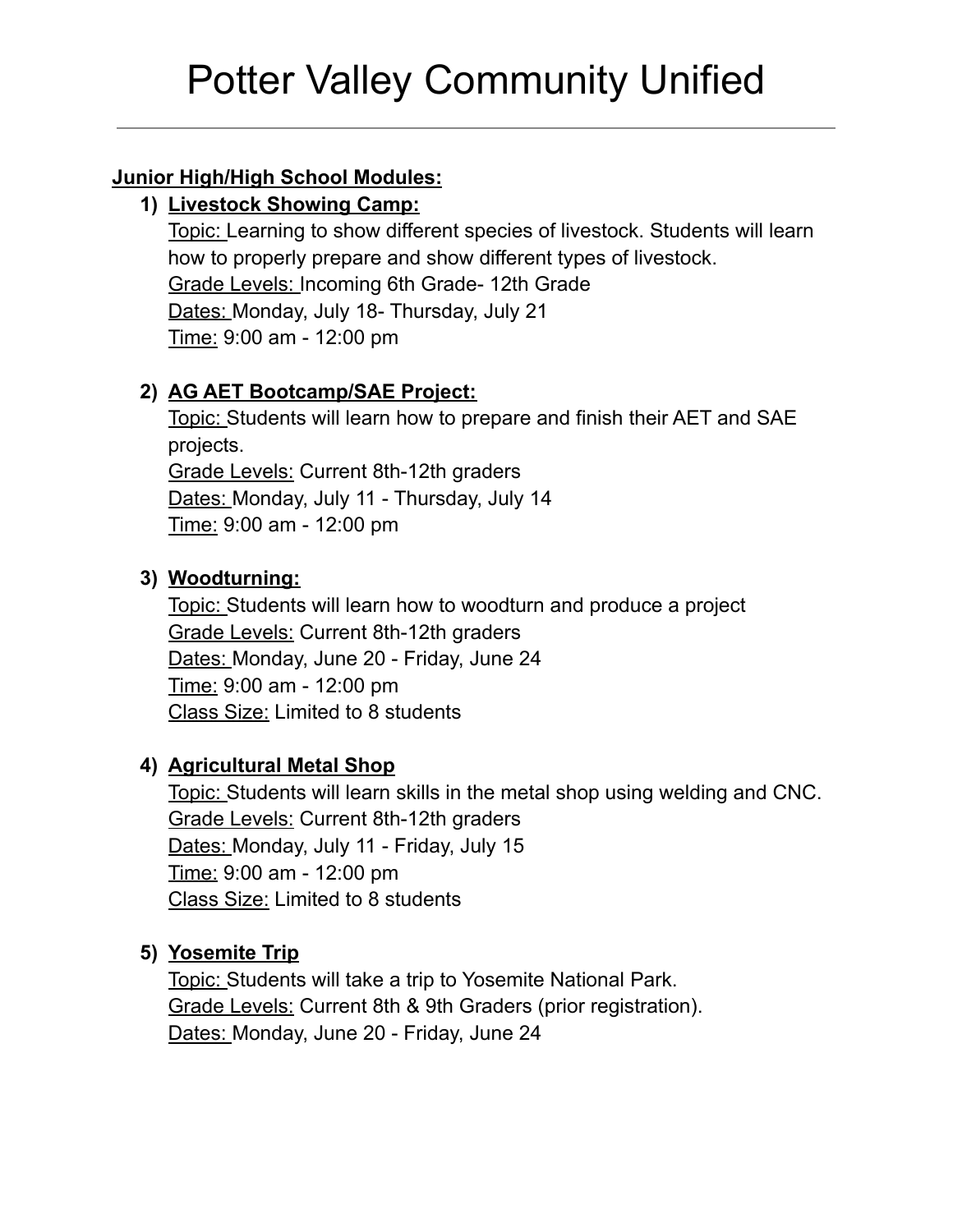#### **High School only Modules:**

### **1) Southern California College Exploration Trip**

Topic: Students will go to Southern California to explore College options. Students will also have the opportunity to sightsee in Southern California. Grade Levels: Current High Schoolers Dates: Monday, June 27 - Friday, July 1

# **2) Cultural Exploration**

Topic: Students will have the opportunity to learn etiquette, about other cultures as well as have dining experiences and the opportunity to go to the theater to see a play. Grade Levels: Incoming 9th graders- 12th graders Dates: Monday, June 13 - Friday, June 17 Field Trips: Dining trips, Art Museums, Theater trip

# **3) Cyber High**

Topic: Students will have the opportunity to complete credit recovery for their high school credits. Students who finish their credit recovery will have the opportunity to attend field trips at the end of the session. Grade Levels: Current 9th graders- 12th graders Dates: Monday, June13 - Friday, July 1 Field Trips: TBD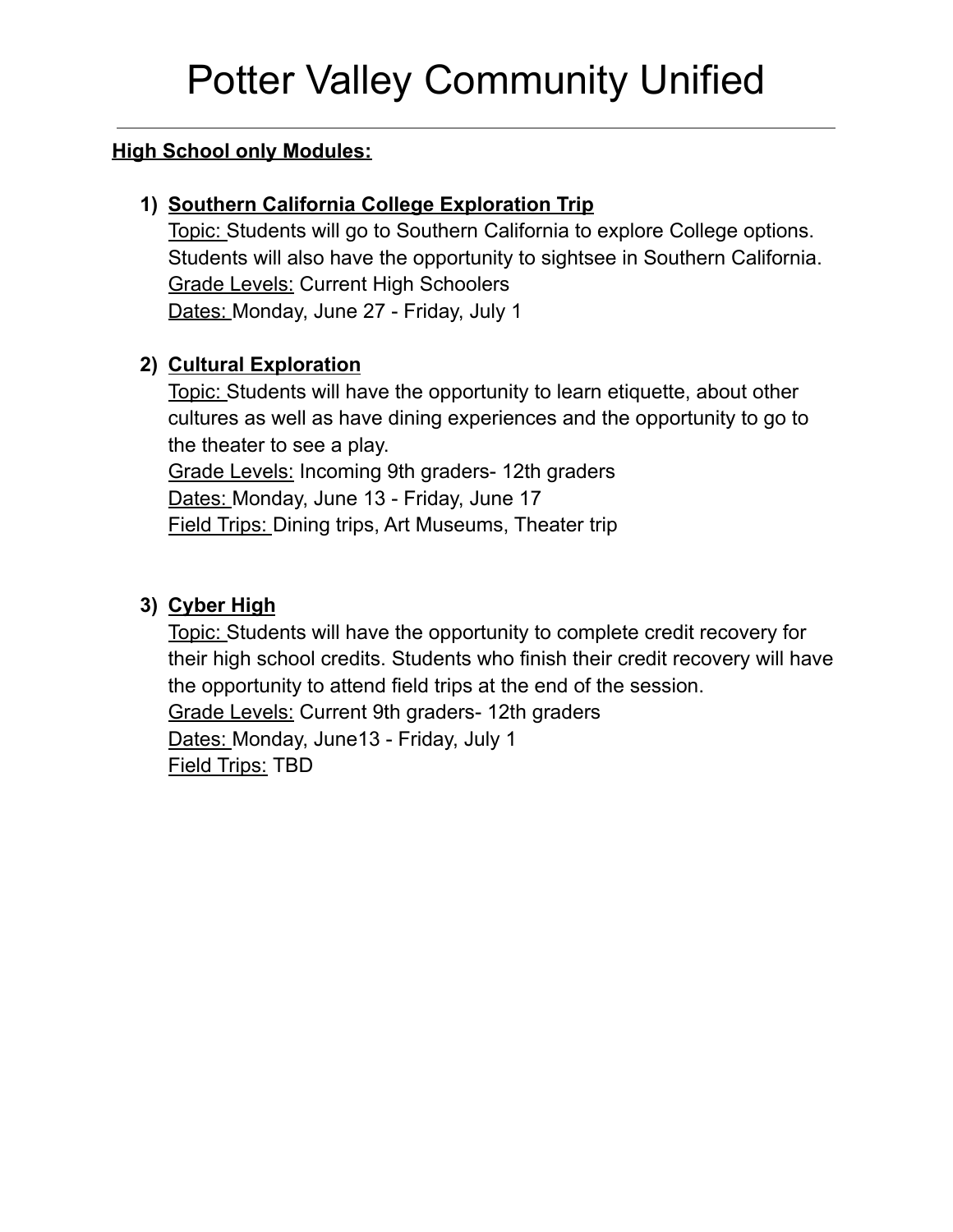# **Elementary Registration Form for Summer School**

Student Name: \_\_\_\_\_\_\_\_\_\_\_\_\_\_\_\_\_\_\_\_\_\_\_\_\_\_\_\_\_\_\_\_\_\_\_\_\_\_

Current Grade: \_\_\_\_\_\_\_\_\_\_\_\_\_\_\_\_\_\_\_\_\_\_\_\_\_\_\_\_\_\_\_\_\_\_\_\_\_\_

Directions: Please indicate below, the summer sessions your child is registering to attend. Please review the dates and times carefully to ensure your child will be in town and able to attend. Current 6th graders should also look at Junior High modules as some are open to this grade level (please use the Junior high registration page if they are signing up for those sessions).

| <b>Session</b>                                      | Dates/Times                             | My child will be attending<br>(please mark with an X) |
|-----------------------------------------------------|-----------------------------------------|-------------------------------------------------------|
| Kindergarten-2nd<br>Session 1                       | June 27-July 1<br>8:00-11:30am          |                                                       |
| Kindergarten-2nd<br>Session 2                       | July 5-July 8<br>8:00-11:30am           |                                                       |
| Kindergarten-2nd<br>Session 3                       | <b>July 11- July 15</b><br>8:00-11:30am |                                                       |
| 3rd Grade-6th Grade<br>Session 1                    | June 13-June 17<br>8:00-11:30am         |                                                       |
| 3rd Grade-6th Grade<br>Session 2                    | June 20-June 24<br>8:00-11:30am         |                                                       |
| 3rd Grade-6th Grade<br>Session 3                    | June 27-July 1<br>8:00-11:30am          |                                                       |
| Kindergarten-2nd<br><b>Grade Remediation</b>        | June 13-July 1<br>8:00-11:30am          | (Invitation Only)                                     |
| 3rd-6th Grade<br>Remediation                        | July 5- July 15<br>8:00-11:30am         | (Invitation Only)                                     |
| <b>Livestock Showing</b><br>Camp (current $5th +$ ) | July 18-July 21<br>9:00am-Noon          |                                                       |